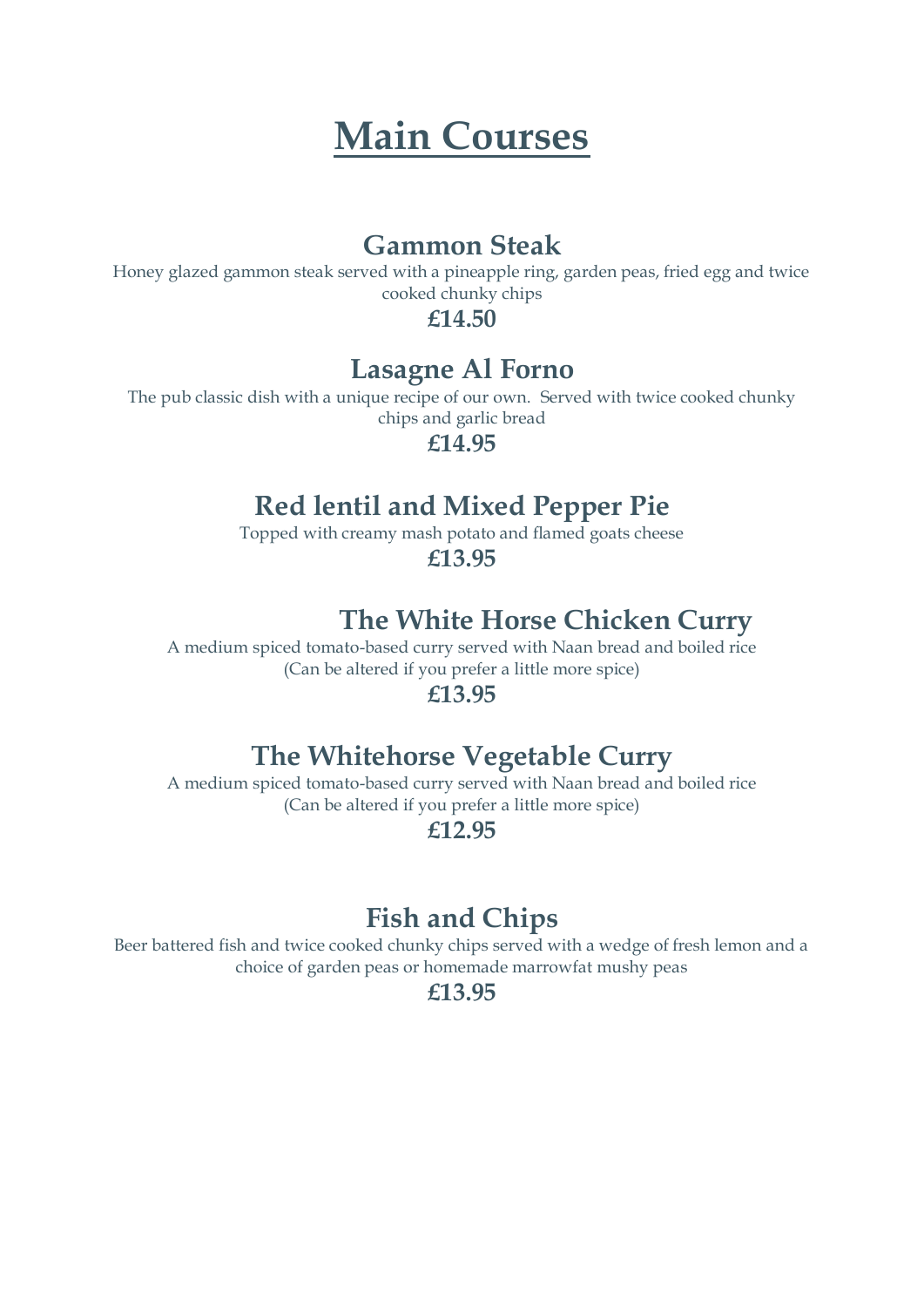# **Whitehorse Homemade Burgers**

#### **The White Horse Lamb Burger**

Homemade lamb burger with goat's cheese and caramelised onion chutney served in a brioche bun, twice cooked chunky chips and minted gravy

**£14.95**

## **Whitehorse Cheese Burger**

Homemade cheese burger served in a toasted brioche bun and twice cooked chunky chips **£13.95**

#### **Mexican Mixed Bean Burger**

Our vegetarian burger option topped with grilled halloumi and mango chutney served in a brioche bun, mixed green salad and twice cooked chunky chips

**£12.95**

#### **Whitehorse Blackened Cajun Chicken Burger**

Blackened cajun chicken breast burger or without cajun served in a toasted brioche bun with twice cooked chips and minted soured cream

**£13.95**

**Add on for only 50p on your burger**

**Bacon Cheese Jalapenos Fried onions Fried mushrooms**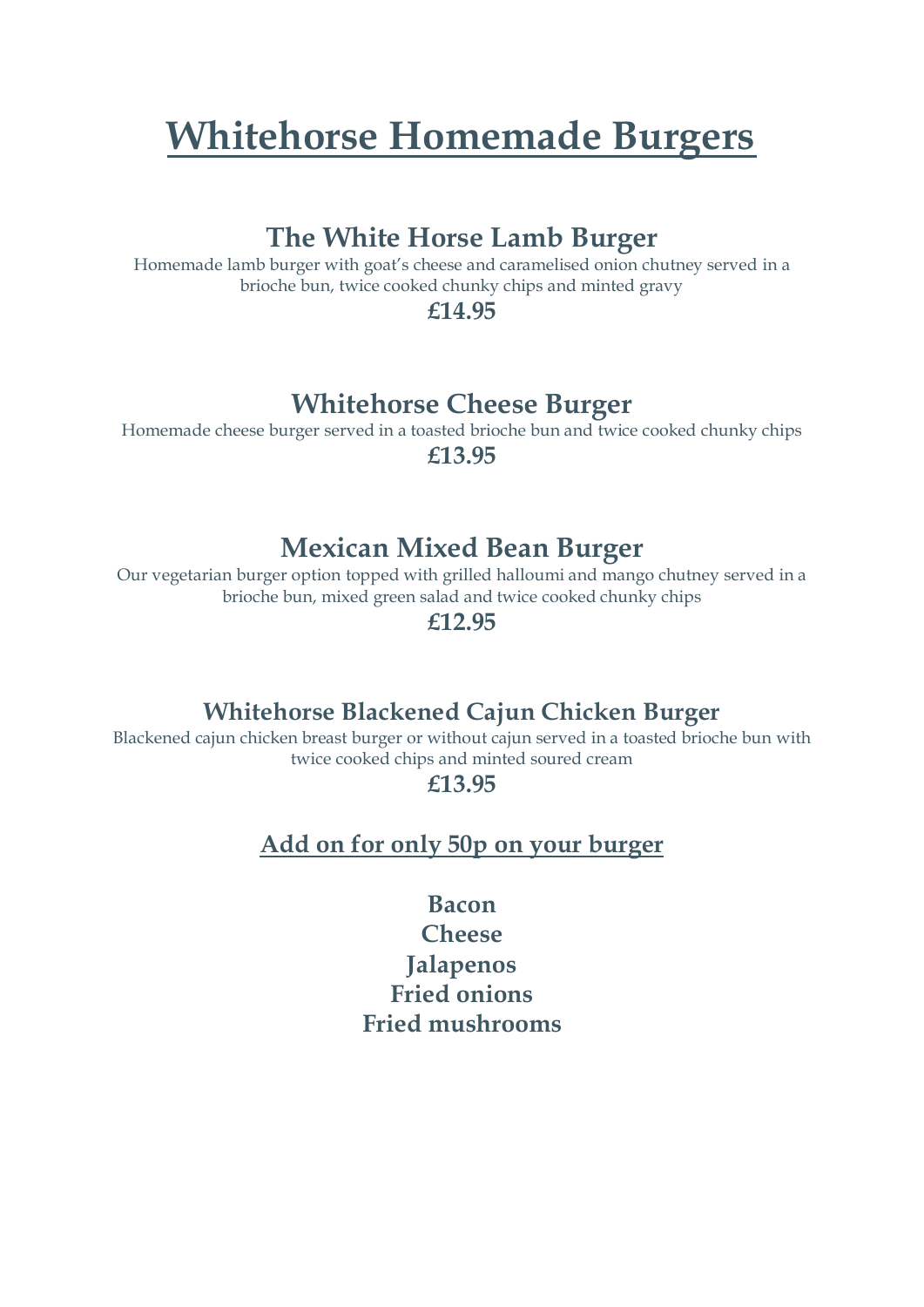## **Sides and light bites**

#### **Soup of The Day**

Chef's homemade soup of the day, served with warm crusty bread **£5.95**

#### **Garlic King Prawns**

Succulent kind prawns served with a bed of fresh salad and cooked in a rich garlic sauce

**£7.50**

### **Garlic Mushrooms**

Mushrooms finely chopped and tossed in a garlic buttered sauce on toast **£6.75**

### **Homemade Twice Cooked Chips £3.95**

## **Homemade Twice Cooked Chips and Cheese £4.25**

## **Whitehorse Beer Battered Onion Rings £3.95**

## **Garlic Bread £3.95**

## **Garlic Bread with Cheese £4.25**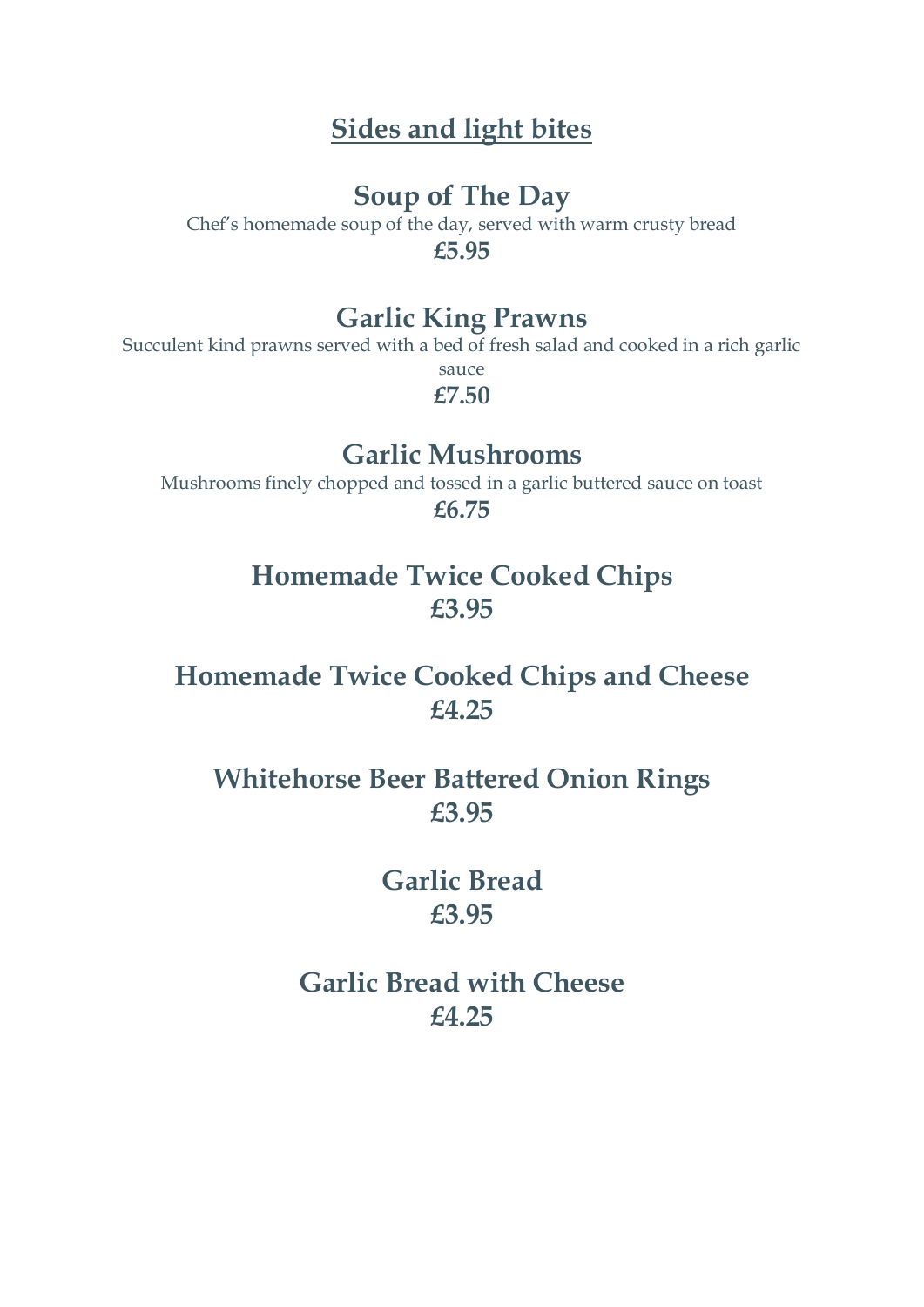#### **Toasted baguettes and Sandwiches**

Cheese and pickle sandwich £8.50 Ham and Cheese £8.85 Tuna, Cheese and red onion £8.55 Chicken and bacon toasted club sandwich £9.25 Bacon, brie and cranberry £8.25 Chicken and pesto £8.75 Hot roast beef and caramelized onion toasted baguette servedwith a boat of hot gravy £9.90 Soup and sandwich or toasted baguette of your choice £11.95 Goats cheese and red onion chutney toasted baguette £9.25 Homemade fish finger sandwhich and tartar sauce £9.55 **All served with fresh salad garnish and twice cooked chips**

## **Whitehorse Salads**

Blackened cajun chicken salad £9.95 Goats cheese and red onion chutney £9.25 Chicken and bacon £10.25 Grilled halloumi and mango chutney £8.95 **All salads served with garlic bread**